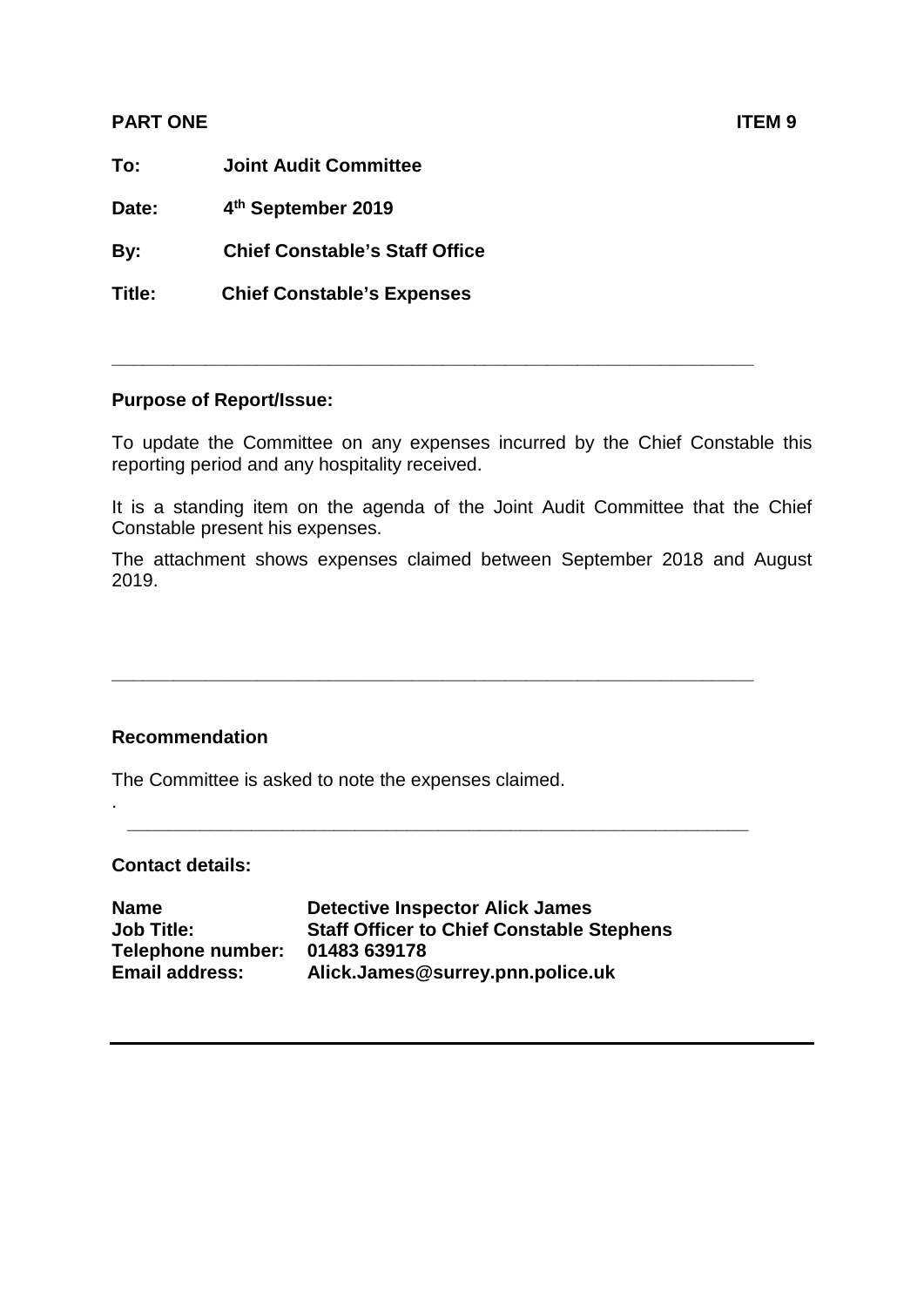|             | <b>Date</b>     |                                                            |                 |               |             |              |
|-------------|-----------------|------------------------------------------------------------|-----------------|---------------|-------------|--------------|
| <b>Name</b> | <b>Incurred</b> | <b>Description - Expenses</b>                              | <b>Quantity</b> | <b>Amount</b> | Rate        | <b>Total</b> |
| CC          | 10.09.2018      | Travelcard: London. NDIP                                   |                 |               |             |              |
| Ephgrave    |                 | Disclosure Forum                                           | $\mathbf{1}$    | £23.05        | <b>NULL</b> | £23.05       |
|             | 17.09.2018      | Travelcard: London.                                        |                 |               |             |              |
|             |                 | <b>Extraordinary Chief</b>                                 |                 |               |             |              |
|             |                 | <b>Constables Council</b>                                  | $\mathbf{1}$    | £23.05        | <b>NULL</b> | £23.05       |
|             | 19.09.2018      | Travelcard: London.                                        |                 |               |             |              |
|             |                 | Disclosure Seminar                                         | $\mathbf{1}$    | £34.55        | <b>NULL</b> | £34.55       |
|             | 224.09.2018     | Travelcard: London.                                        |                 |               |             |              |
|             |                 | <b>National Disclosure</b>                                 |                 |               |             |              |
|             |                 | Delivery Board                                             | $\mathbf{1}$    | £23.05        | <b>NULL</b> | £23.05       |
|             | 26.09.2018      | Travelcard: London.                                        |                 |               |             |              |
|             |                 | <b>CPOSA Seminar</b>                                       | $\mathbf{1}$    | £34.55        | <b>NULL</b> | £34.55       |
|             | 28.09.2018      | Travelcard: London. CIO                                    |                 |               |             |              |
|             |                 | Retirement                                                 | $\mathbf{1}$    | £23.05        | <b>NULL</b> | £23.05       |
|             | 03.10.2018      | Chief Constables Council,                                  |                 |               |             |              |
|             |                 | Hilton Cardiff. Meeting and                                |                 |               |             |              |
|             |                 | Accommodation                                              | $\mathbf{1}$    | £482.45       | <b>NULL</b> | N/A          |
|             | 11.10.2018      | Return Rail Ticket - Oxted                                 |                 |               |             |              |
|             |                 | to Manchester Piccadilly.                                  |                 |               |             |              |
|             |                 | <b>National Detective Forum</b>                            | $\mathbf{1}$    | £94.40        | <b>NULL</b> | £94.40       |
|             | 16.10.2018      | Travelcard: London.                                        |                 |               |             |              |
|             |                 | Disclosure Webinar                                         | $\mathbf{1}$    | £27.80        | <b>NULL</b> | £27.80       |
|             | 25.10.2018      | Travelcard: London.                                        |                 |               |             |              |
|             |                 | Reception for DPP Alison                                   |                 |               |             |              |
|             |                 | Saunders                                                   | $\mathbf{1}$    | £16.30        | <b>NULL</b> | £16.30       |
|             | 30.10.2018      | Travelcard: London.                                        |                 |               |             |              |
|             |                 | <b>National Dislcosure</b>                                 |                 |               |             |              |
|             |                 | Delivery Board                                             | $\mathbf{1}$    | £27.80        | <b>NULL</b> | £27.80       |
|             | 01.11.2018      | Travelcard: London.                                        |                 |               |             |              |
|             |                 | APCC/NPCC Conference                                       | $\mathbf{1}$    | £27.80        | <b>NULL</b> | £27.80       |
|             | 07.11.2018      | Travelcard: London.                                        |                 |               |             |              |
|             |                 | <b>Criminal Justice System</b><br><b>Integration Board</b> | $\mathbf{1}$    | £23.05        | <b>NULL</b> | £23.05       |
|             | 09.11.2018      | Travelcard: London.                                        |                 |               |             |              |
|             |                 | <b>Criminal Procedure Rule</b>                             |                 |               |             |              |
|             |                 | Committee                                                  | $\mathbf{1}$    | £23.05        | <b>NULL</b> | £23.05       |
|             | 15.11.2018      | Travel: London.                                            |                 |               |             |              |
|             |                 | Disclosure Summitt,                                        |                 |               |             |              |
|             |                 | <b>Houses of Parliament</b>                                | 1               | £27.80        | <b>NULL</b> | £27.80       |
|             | 16.11.2018      | Travelcard: London.                                        |                 |               |             |              |
|             |                 | Sentencing Council,                                        |                 |               |             |              |
|             |                 | London                                                     | $\mathbf{1}$    | £27.80        | <b>NULL</b> | £27.80       |
|             | 26.11.2018      | Return rail ticket: London                                 |                 |               |             |              |
|             | and             | to Sheffield. National                                     |                 |               |             |              |
|             | 27.11.2018      | Custody Forum.                                             | $\mathbf{1}$    | £124.50       | <b>NULL</b> | £124.50      |
|             | 28.11.2018      | Travelcard: London. Law                                    |                 |               |             |              |
|             |                 | <b>Society Criminal Law</b>                                |                 |               |             |              |
|             |                 | Committee                                                  | $\mathbf{1}$    | £16.30        | <b>NULL</b> | £16.30       |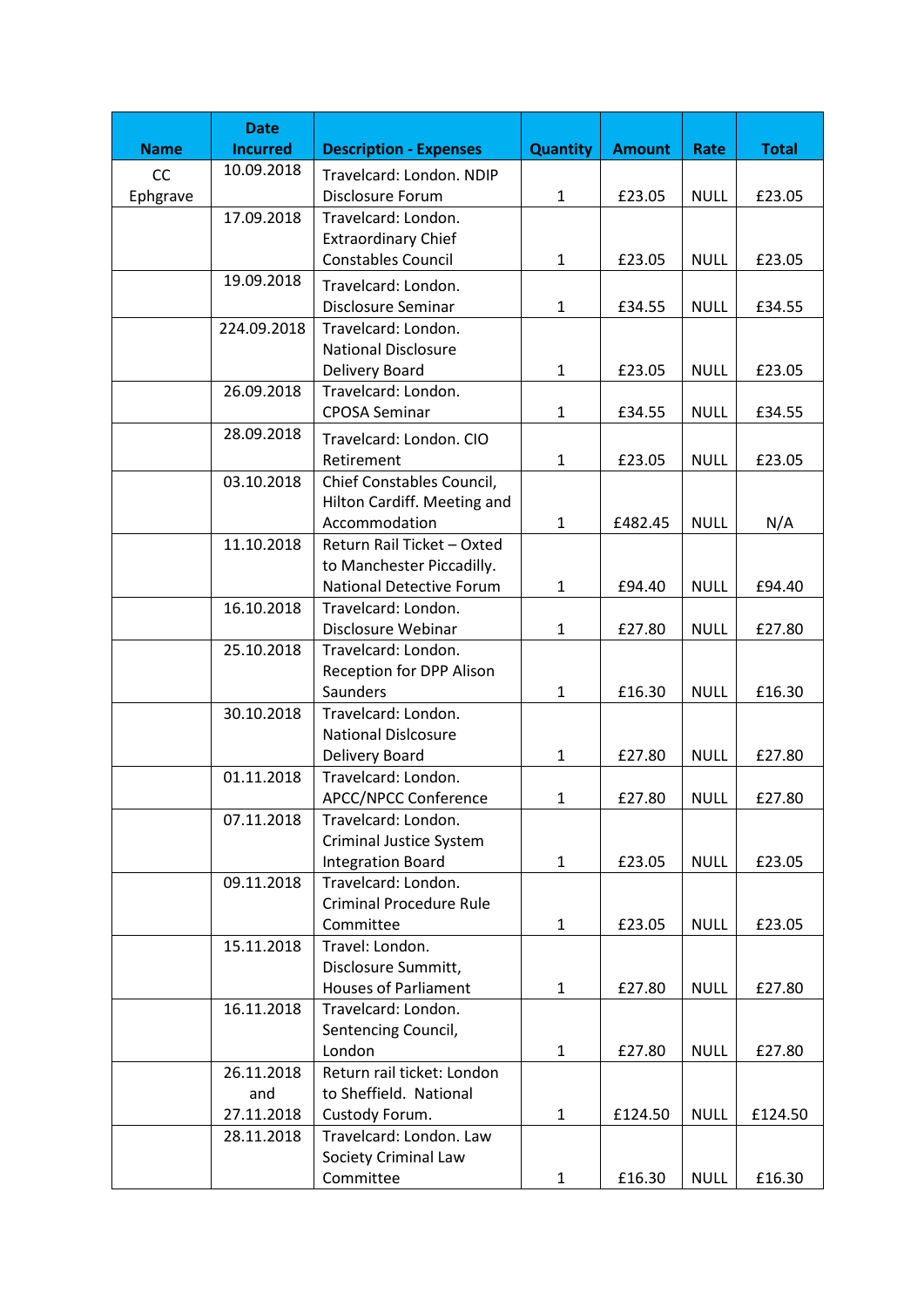|          | 03.12.2018 | Travelcard: London.              |              |         |             |         |
|----------|------------|----------------------------------|--------------|---------|-------------|---------|
|          |            | Meeting at MOPAC                 | $\mathbf{1}$ | £27.80  | <b>NULL</b> | £27.80  |
|          | 07.12.2019 | Travelcard: London.              |              |         |             |         |
|          |            | <b>Criminal Procedure Rule</b>   |              |         |             |         |
|          |            | Committee                        | 1            | £27.80  | <b>NULL</b> | £27.80  |
|          | 12.12.2018 | Travelcard: London.              |              |         |             |         |
|          |            | <b>Professional Committee</b>    |              |         |             |         |
|          |            | Meeting. London                  | $\mathbf{1}$ | £27.80  | <b>NULL</b> | £27.80  |
|          | 14.12.2018 | Travelcard: London.              |              |         |             |         |
|          |            | Sentencing Council,              |              |         |             |         |
|          |            | London                           | $\mathbf{1}$ | £27.80  | <b>NULL</b> | £27.80  |
|          | 17.12.2018 | Travelcard: London. NDIP         |              |         |             |         |
|          |            | <b>National Disclosure</b>       |              |         |             |         |
|          |            | Delivery Board and CJ            |              |         |             |         |
|          |            | Meeting with CPS                 | 1            | £27.80  | <b>NULL</b> | £27.80  |
|          | 19.12.2018 | Travelcard: London. MPS          |              |         |             |         |
|          |            | Carol Service Westminster        |              |         |             |         |
|          |            | Abbey                            | $\mathbf{1}$ | £13.40  | <b>NULL</b> | £13.40  |
|          | 21.12.2018 | Travelcard: London.              |              |         |             |         |
|          |            | Meeting with MPS                 | 1            | £26.80  | <b>NULL</b> | £26.80  |
|          | 04.01.2019 | Travelcard: London.              |              |         |             |         |
|          |            | <b>CJCC Meeting</b>              | $\mathbf{1}$ | £27.80  | <b>NULL</b> | £27.80  |
|          | 08.01.2019 | Travelcard: London.              |              |         |             |         |
|          |            | Dinner for DPP                   | $\mathbf{1}$ | £16.80  | <b>NULL</b> | £16.80  |
|          | 11.01.2019 | Travelcard: London.              |              |         |             |         |
|          |            | Senior Officials Group           |              |         |             |         |
|          |            | Meeting                          | 1            | £28.60  | <b>NULL</b> | £28.60  |
|          | 15.01.2019 | Return Rail Ticket: London       |              |         |             |         |
|          | and        | to Birmingham. Chief             |              |         |             |         |
|          | 17.01.2018 | <b>Constables Council</b>        | 1            | £211.00 | <b>NULL</b> | £211.00 |
|          | 06.02.2019 | Travelcard: London.              |              |         |             |         |
| CC       |            | <b>Comprehensive Spending</b>    |              |         |             |         |
| Stephens |            | <b>Review Meeting</b>            | 1            | £32.10  | <b>NULL</b> | £32.10  |
|          | 07.02.2019 |                                  |              |         |             |         |
|          |            | Travelcard: London.              |              |         |             |         |
|          |            | <b>Portal Discovery Briefing</b> | $\mathbf{1}$ | £27.60  | <b>NULL</b> | £27.60  |
|          | 11.02.2019 | Travelcard: London. NPCC         |              |         |             |         |
|          |            | <b>Policing Protocol</b>         |              |         |             |         |
|          |            | Workshop                         | $\mathbf{1}$ | £32.10  | <b>NULL</b> | £32.10  |
|          | 27.02.2019 | Travelcard: London. CST          |              |         |             |         |
|          |            | <b>Annual Dinner</b>             | $\mathbf{1}$ | £23.05  | <b>NULL</b> | £23.05  |
|          | 01.03.2019 | Travelcard: London. LPCC         |              |         |             |         |
|          |            | Meeting                          | $\mathbf{1}$ | £32.10  | <b>NULL</b> | £32.10  |
|          | 07.03.2019 | Travelcard: London. Darzi        |              |         |             |         |
|          |            | <b>SECAMB Meeting</b>            | $\mathbf{1}$ | £17.30  | <b>NULL</b> | £17.30  |
|          | 13.03.2019 | Travelcard: London.              |              |         |             |         |
|          |            | <b>National Crimebeat</b>        |              |         |             |         |
|          |            | Awards                           | $\mathbf{1}$ | £32.10  | <b>NULL</b> | £32.10  |
|          | 04.04.2019 | Travelcard: London.              |              |         |             |         |
|          |            | <b>Spending Review Meeting</b>   | $\mathbf{1}$ | £32.10  | <b>NULL</b> | £32.10  |
|          | 16.04.2019 | <b>NCP Parking for Chief</b>     | $\mathbf{1}$ | £45.00  | <b>NULL</b> | £45.00  |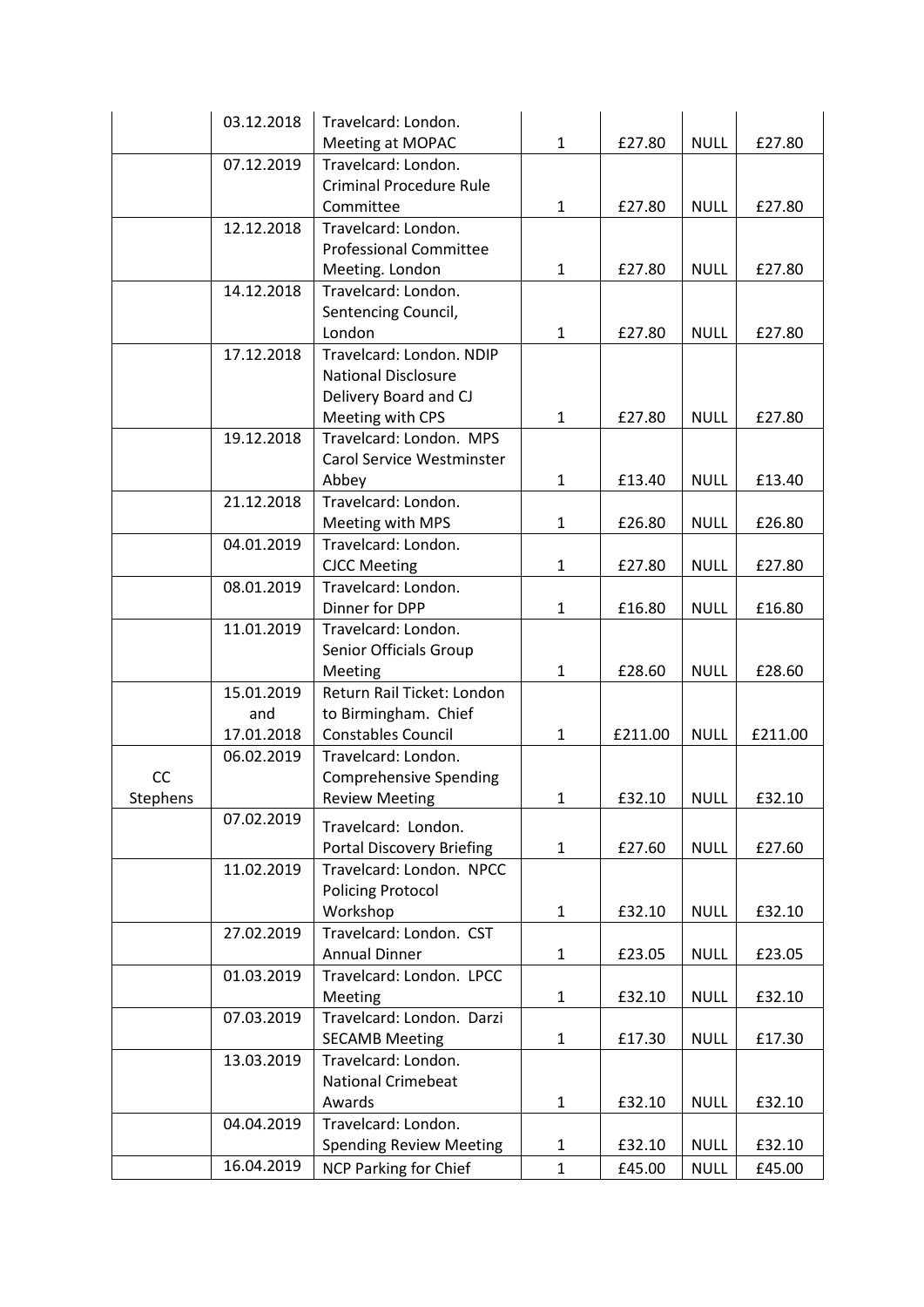|          | and               | Constables Council,                                 |              |         |             |         |
|----------|-------------------|-----------------------------------------------------|--------------|---------|-------------|---------|
|          | 17.04.2019        | Manchester                                          |              |         |             |         |
|          | 25.04.2019        | <b>Return Rail Ticket:</b>                          |              |         |             |         |
|          |                   | Earlswood to Welwyn                                 |              |         |             |         |
|          |                   | Garden City. CPOSA                                  |              |         |             |         |
|          |                   | Meeting                                             | 1            | £33.00  | <b>NULL</b> | £33.00  |
|          | 29.05.2019        | Travelcard: London.                                 |              |         |             |         |
|          |                   | Meeting with JMW                                    |              |         |             |         |
|          |                   | Solicitors                                          | 1            | £32.10  | <b>NULL</b> | £32.10  |
|          | 03.06.2019        | Travelcard: London. LPCC                            |              |         |             |         |
|          |                   | Meeting                                             | 1            | £23.60  | <b>NULL</b> | £23.60  |
|          | 04.06.2019        | Travelcard: London.                                 |              |         |             |         |
|          |                   | <b>Spending Review Meeting</b>                      | 1            | £32.10  | <b>NULL</b> | £32.10  |
|          | 06.06.2019        | Travelcard: London. Local                           |              |         |             |         |
|          |                   | Policing Sub-Board                                  | 1            | £23.60  | <b>NULL</b> | £23.60  |
|          | 17.07.2019        | Travelcard: London. Chief                           |              |         |             |         |
|          |                   | Constables Council, The                             |              |         |             |         |
|          |                   | Royal Lancaster Hotel.                              | 1            | £32.10  | <b>NULL</b> | £32.10  |
|          | 18.07.2019        | Travelcard: London. Chief                           |              |         |             |         |
|          |                   | Constables Council, The                             |              |         |             |         |
|          |                   | Royal Lancaster Hotel                               | 1            | £32.10  | <b>NULL</b> | £32.10  |
|          | 18.07.2019        | Travelcard: London. Police                          |              |         |             |         |
|          |                   | Bravery Awards, The Royal                           |              |         |             |         |
|          |                   | Lancaster Hotel                                     | 1            | £17.20  | <b>NULL</b> | £17.20  |
|          | 29.07.2019        | Travelcard: London.                                 |              |         |             |         |
|          |                   | <b>Spending Review Meeting</b>                      | 1            | £32.10  | <b>NULL</b> | £32.10  |
|          | 31.07.2019        | Travelcard: London. Police                          |              |         |             |         |
|          |                   | Now Annual Impact                                   |              |         |             |         |
|          |                   | Conference                                          | 1            | £32.10  | <b>NULL</b> | £32.10  |
|          | 20.08.2019        | Travelcard: London. LPCC                            |              |         |             |         |
|          |                   | Meeting                                             | 1            | £32.10  | <b>NULL</b> | £32.00  |
|          |                   | <b>Description - Hospitality</b>                    |              |         |             |         |
| CC       | 11.11.2018        | National Detective Forum,                           |              |         |             |         |
| Ephgrave |                   | Renaissance Hotel,                                  |              |         |             |         |
|          |                   | Manchester - Speaking at                            |              |         |             |         |
|          |                   | Meeting - Food                                      | $\mathbf{1}$ | N/A     | <b>NULL</b> | N/A     |
|          | 25.10.2018        | Reception for DPP Alison                            |              |         |             |         |
|          |                   | Saunders                                            | $\mathbf{1}$ | N/A     | <b>NULL</b> | N/A     |
|          | 01.11.2018        | APCC/NPCC Conference,                               |              |         |             |         |
|          |                   | Westminster, London                                 | $\mathbf{1}$ | £100.00 | <b>NULL</b> | £100.00 |
|          | 16.11.2018        | Sentencing Council,                                 |              |         |             |         |
|          |                   | London - Food                                       | $\mathbf{1}$ | N/A     | <b>NULL</b> | N/A     |
|          | 26.11.2018        | Copthorne Hotel, Sheffield.                         |              |         |             |         |
|          |                   |                                                     | 1            | N/A     | <b>NULL</b> | N/A     |
|          |                   |                                                     |              |         |             |         |
|          |                   | <b>National Custody Forum</b>                       |              |         |             |         |
|          | 28.11.2018        | Law Society Dinner - CC                             |              |         |             |         |
|          |                   | invited speaker                                     | $\mathbf{1}$ | N/A     | <b>NULL</b> | N/A     |
|          | 08.01.2019        | Dinner for DPP Alison                               |              |         |             |         |
|          |                   | Saunders, Goring Hotel                              | 1            | N/A     | <b>NULL</b> | N/A     |
|          | 15.01.2019<br>and | Accommodation at<br><b>Birmingham Hyatt Regency</b> |              |         |             |         |